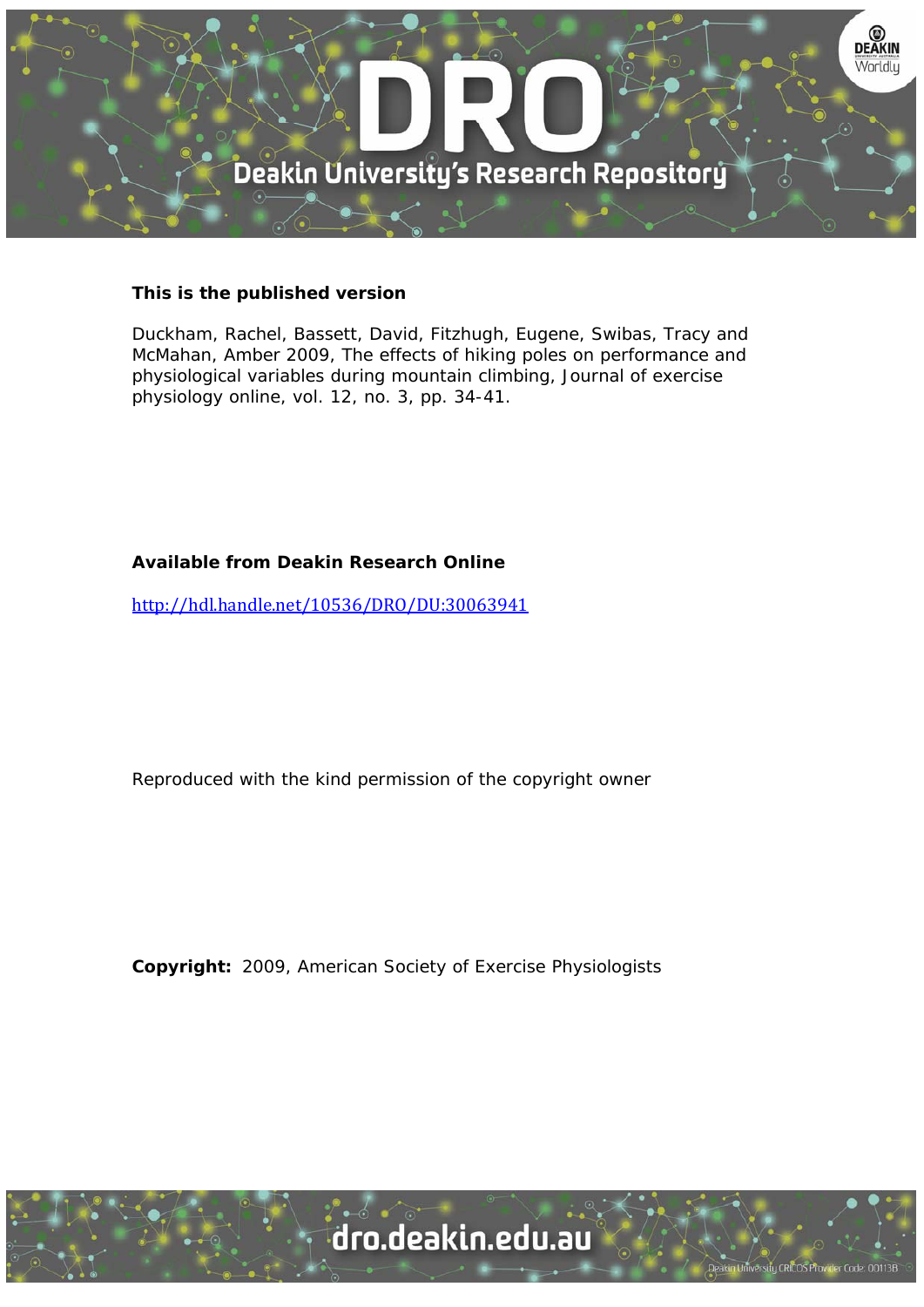

# Journal of Exercise Physiology**online** (JEPonline)

**Volume 12 Number 3 June 2009** 

# Fitness and Training

**The Effects of Hiking Poles on Performance and Physiological Variables During Mountain Climbing** 

RACHEL DUCKHAM, DAVID BASSETT. EUGENE FITZHUGH, TRACY SWIBAS, AMBER MCMAHAN

Applied Exercise Physiology Laboratory, The University of Tennessee, Knoxville, TN

#### **ABSTRACT**

**Duckham RL, Bassett DR, Fitzhugh E, Swibas T, McMahan A.** The Effects of Hiking Poles on Performance and Physiological Variables During Mountain Climbing *JEPonline* 2009;12(3):34-41. Walking with poles is not new; in fact, it has been around for decades. Hikers and mountaineers have long used walking poles to aid in going up and down hill, on the assumption that they increase safety over the uneven terrain, ease the strain placed on the spine and lower extremities; enhance balance, and reduce the impact forces on the body. However, there have been no studies investigating the performance effects of hiking poles. The primary purpose of this study was to compare performance when hiking with and without poles during a maximal effort mountain ascent. In addition, the study determined if there were differences in physiological responses and effort when hiking with and without poles. 15 physically active men and women (mean age 29+6) hiked with and without hiking poles up a 4.42 km trail (426 m elevation gain). Performance was determined by the time taken to reach the top of the mountain. In addition, differences in heart rate (HR), estimated energy expenditure (EE), ratings of perceived exertion (RPE), and blood lactate (LA) accumulation were measured. When hiking with or without poles, there were no significant differences found for any of the outcome variables: Time-to-completion (53.24+5.31 vs. 52.74+ 4.47min), average HR (160  $\pm$  16 vs. 159  $\pm$  15 bpm), estimated EE (889 + 235 vs. 875  $\pm$  211 kcal), RPE  $(16.2 + 2.2 \text{ vs. } 17.1 + 2.0)$  or blood lactate  $(LA)$  accumulation  $(6.23 + 2.5 \text{ vs. } 7.23 + 3.88 \text{mmol/l})$ . In conclusion, performance and physiological responses did not differ when hiking with and without poles on a maximal effort mountain ascent.

*Key Words:* Heart Rate, Energy Expenditure, Blood Lactate, RPE

*Managing Editor Tommy Boone, PhD, MPH Editor-in-Chief Jon K. Linderman, PhD Review Board Todd Astorino, PhD Julien Baker, PhD Tommy Boone, PhD Larry Birnbaum, PhD Lance Dalleck, PhD Dan Drury, DPE Hermann Engals, PhD Eric Goulet, PhD Robert Gotshall, PhD M. Knight-Maloney, PhD Len Kravitz, PhD James Laskin, PhD Derek Marks, PhD Cristine Mermier, PhD Daryl Parker, PhD Robert Robergs, PhD Brent Ruby, PhD Jason Siegler, PhD Greg Tardie, PhD Chantal Vella, PhD Lesley White, PhD Ben Zhou, PhD* 

**Official** Research Journal of the American Society of Exercise Physiologists (ASEP)

ISSN 1097-975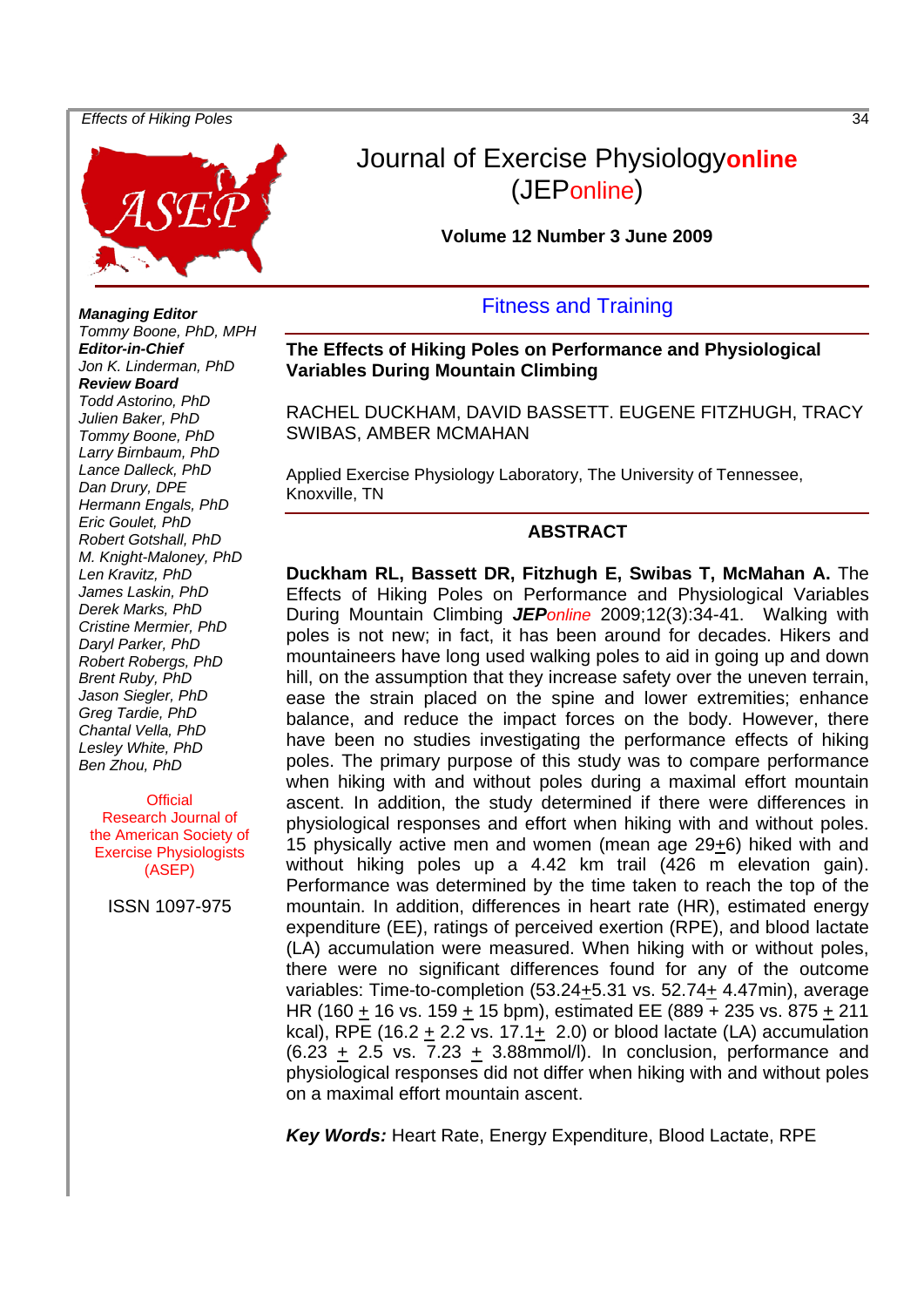# **INTRODUCTION**

Walking is one of the most popular leisure-time physical activities among U.S. adults (1,2) and it is often recommended for previously inactive individuals. However, as fitness levels improve, walking speeds must be increased in order to see additional improvements. This means that individuals may need to engage in race walking or jogging in order to achieve a cardiovascular training effect. However, race walking is a skill that is not easily acquired, and jogging can lead to problems such as lower extremity injuries (3-5).

An alternative exercise mode is walking with poles. This provides a total body workout while avoiding the high impact forces of jogging. Walking with poles is not new; in fact, it has been around for decades. Hikers and mountaineers have long used walking poles to aid in going up and down hill, on the assumption that they increase safety over an uneven terrain, ease the strain placed on the spine and lower extremities, enhance balance, and reduce the impact forces on the body (6-8).

Biomechanists have shown that the use of hiking poles reduces loading of the lower extremities (6-9), leading to speculation that this may reduce injury rates. In addition, exercise physiologists have examined the effects of hiking poles on the metabolic and heart rate responses to walking (9-13). Some researchers report that pole use increases oxygen consumption by 12 to 23%, and increases heart rate by up to 6 to 18 beats per minute (11-13) at a constant speed. Other researchers state that the main benefit to using poles is that they reduce ratings of perceived exertion, even though physiological responses such as oxygen uptake and heart rate remain the same (9,10)..

A limitation of past research on pole walking is that most of these studies have used treadmills, which do not account for the pole-to-ground interaction and uneven terrain that occurs in the natural environment (12-14). Only two studies have examined the use of hiking poles in a field setting (10,11). In addition, previous studies examined the effects of hiking poles during submaximal efforts; no studies have examined the effects of hiking poles on maximal exercise performance.

Thus, the purpose of this study was to determine the performance differences when hiking with and without poles during a 4.42 km maximal effort mountain ascent. In addition, the study sought to determine if there were differences in heart rate, estimated energy expenditure, rating of perceived exertion and blood lactate accumulation. Based on previous research, we hypothesized that there would be an improvement in performance times when hiking with poles.

# **METHODS**

#### **Subjects**

The participants included fifteen physically active, non-smoking adults (7 males and 8 females) between the ages of 18-40 (mean age 29 + 6 years). The participants were familiar with hiking and hiked an average of 4 times per year. All participants were recruited by advertisement and word-ofmouth from the University of Tennessee student body and surrounding community.

# **Procedures**

Testing was performed both in the Applied Physiology Laboratory, as well as in the field. Field-testing was conducted on the Rich Mountain trail, in the Great Smoky Mountain National Park. The trail was 4.42 km with an elevation gain of 426 meters.

After the initial telephone interview, each participant was required to complete four days of testing. On the first day, each participant visited the Applied Physiology Laboratory. Upon arrival at the laboratory, the participants were asked to read and sign an informed consent form approved by the Institutional Review Board. In addition, participants filled out a health history questionnaire to assess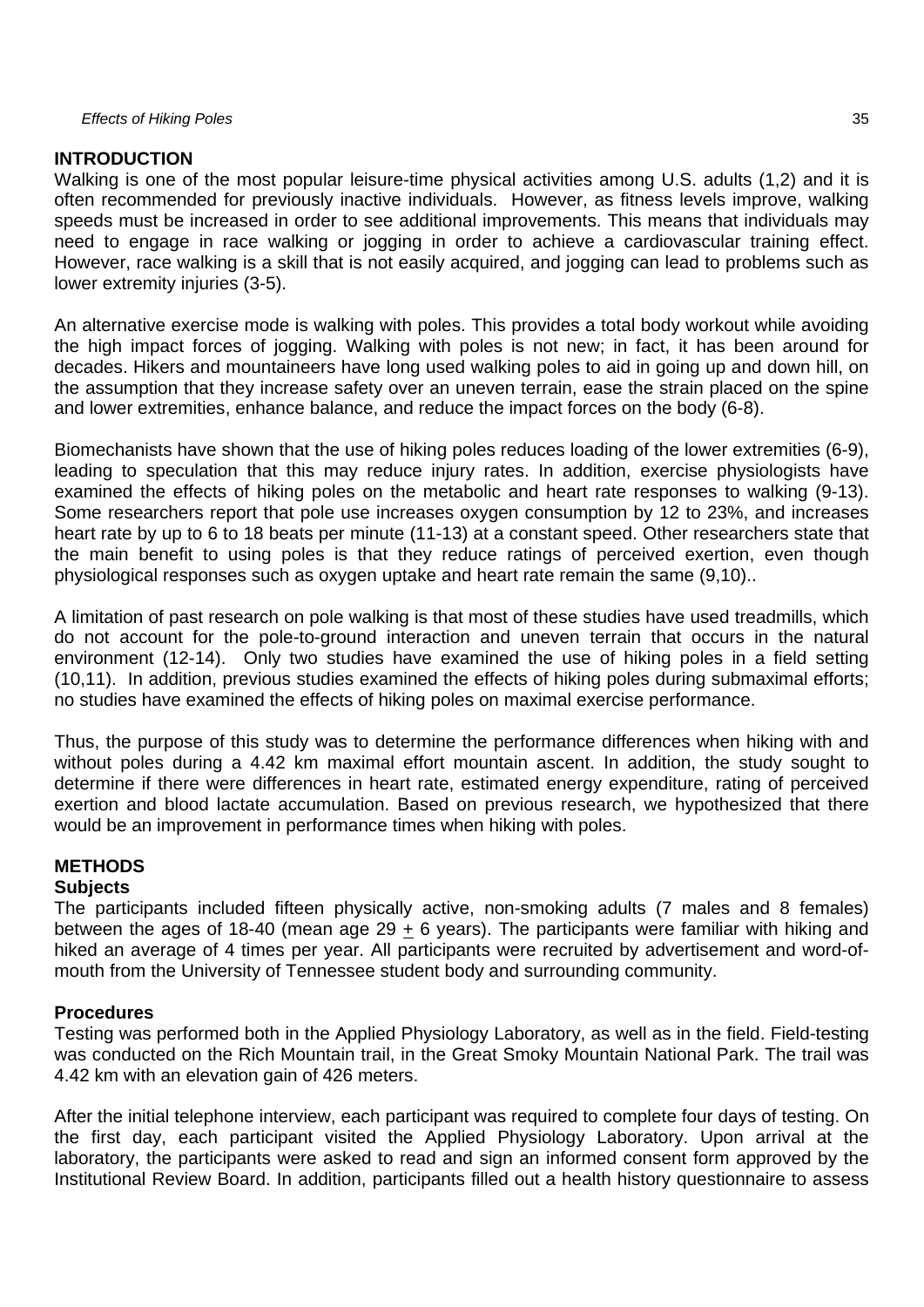their health status. Individuals were excluded from the study if they reported being pregnant, having high blood pressure, having cardiovascular or pulmonary diseases, or recent orthopedic problems. Each participant's body mass was measured using a physician's scale, and height was measured with a stadiometer. Body mass index (BMI) was calculated by dividing the weight in kilograms by height in meters squared (15).

Maximal oxygen uptake ( $VO_{2max}$ ) was measured using a metabolic measurement system (Parvo-Medics True Max 2400). The metabolic measurement system measured the participant's expired gas via a Hans-Rudolf 2-way non-rebreathing value, which was placed in the participant's mouth, with a tube connected to the measurement system. The participant wore a nose clip to ensure all expired air was measured during the test. The Balke super standard treadmill test was used to measure the maximal oxygen uptake (16). (This test required the participant to walk on the treadmill at a constant speed of 6.1 km at a 4% grade. After each minute of the test, the grade of the treadmill was increased by 2%. Once a 20% grade was reached, the time of each stage increased to 2 minutes. The grade continued to increase until the participant reached exhaustion. The highest 60-s  $VO<sub>2</sub>$  value recorded during the test was considered the  $VO<sub>2max</sub>$ .

Heart rate was measured each minute throughout the test using a Polar heart rate monitor. An electrode belt was strapped around the chest just below the breast and the heart rate watch was placed on the wrist. A fingertip blood sample was taken 3 minutes post-exercise, by collecting 100ul of blood in a capillary tube. The blood sample was put into a Yellow Springs Instruments (YSI) blood lactate tube containing cetrimonium bromide and sodium fluoride, capped and shaken. Blood lactate was analyzed in the Applied Physiology lab by a trained technician using an automated lactate analyzer (YSI 2300 Stat Plus).

After the  $VO<sub>2max</sub>$  test, each participant was instructed on the correct technique for using hiking poles. The poles were adjusted to the correct height, making sure that when the poles are planted the elbow is bent at a 90º angle (17,18). Participants were instructed to relax the shoulders, with the hands and poles close to the body. With further instruction a forward stride was taken with one foot and the opposite arm; the pole was planted and then the arm swung backwards as the other arm and leg moved forward. All participants practiced the technique on Rich Mountain trail one week before the field-testing began.

On two subsequent days (one week apart) the participants met at an arranged location where they were instructed to hike at a maximal effort from the trailhead to the mountaintop. A counter-balanced design was used. One half of the participants were assigned to hike with poles on day one, and with no poles on day two; for the remaining participants, the order of treatments was switched. The participants were informed that this was a maximal effort time trial but they were not to run. Participants started at 5-minute intervals. The time taken to walk the trail was measured using a stopwatch. During the trail ascent, heart rate and estimated energy expenditure was measured each minute using a Polar S610i downloadable heart monitor. Once the participant reached the top of the trail, a fingertip blood sample was collected 3-minutes post-exercise, for the purpose of determining blood lactate levels. Each blood sample was put into a tube, marked, and placed on ice to be analyzed in the laboratory within 24 hours of the test. Participants were instructed on the proper use of the Borg 15 point scale, and were asked to rate their perceived exertion immediately after completing the trail (19-21).

#### **Statistical Analyses**

Statistical analyses were completed using SPSS 13.0 version for Windows (SPSS Inc., Chicago, IL). Initially, a multivariate repeated measures analysis was carried out to determine if order had any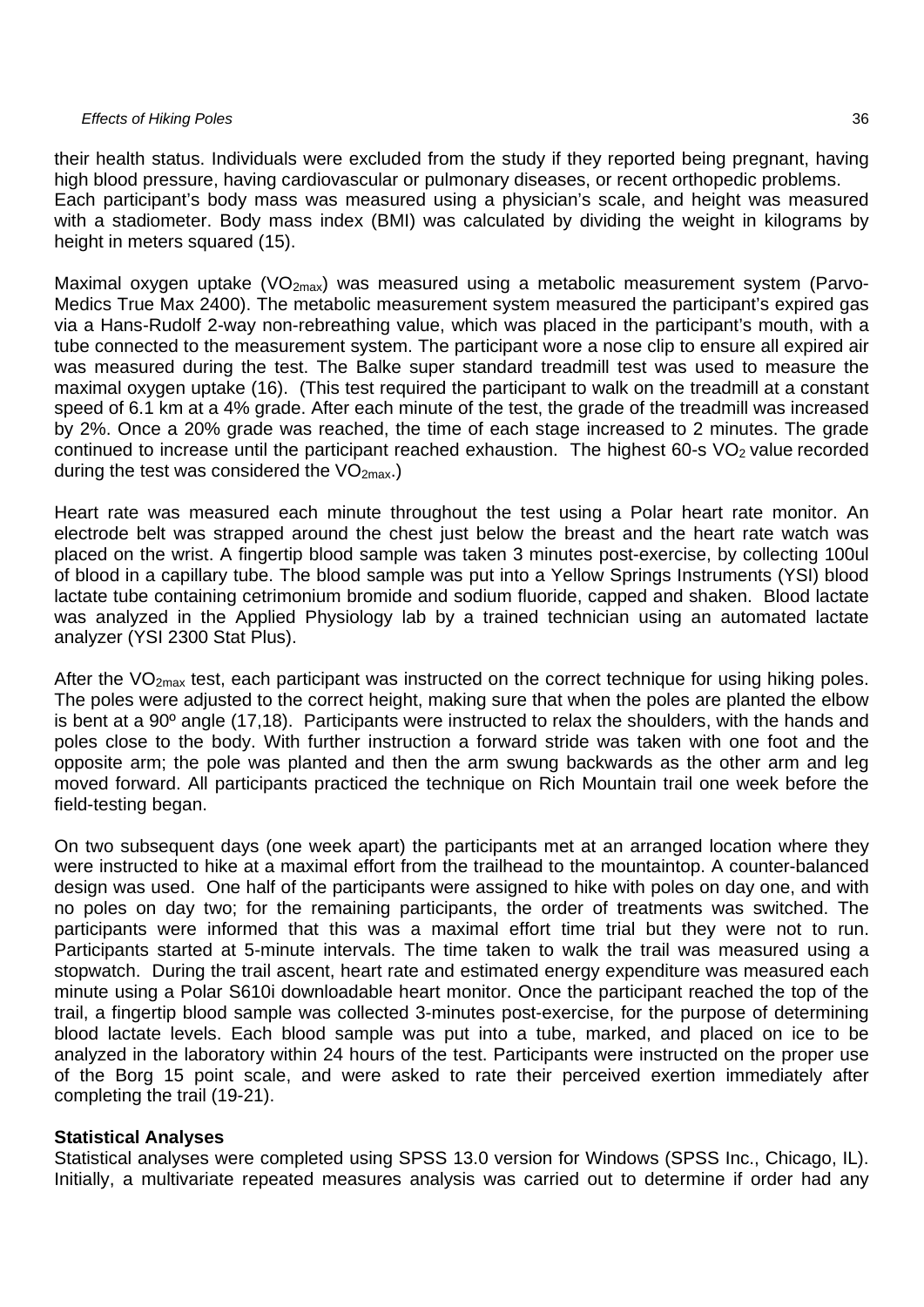effect on blood lactate, time-to-completion, HRmax, average heart rate, energy expenditure and ratings of perceived exertion (RPE). The same analysis was run to determine if gender affected the variables mentioned above. Because neither order nor gender was significant at alpha 0.05 they were not included in further analyses. To analyze the effects of poles, paired t-tests were used to evaluate maximal heart rate, average heart rate, blood lactate, and energy expenditure (Kcal). Ratings of perceived exertion (RPE) were analyzed using Wilcoxon matched pairs (a non-parametric test), due to the scale being ordinal. Statistical significance was determined using an alpha level of 0.05.

#### **RESULTS**

#### **Physical Characteristics**

The descriptive characteristics of the participants are shown in Table 1. Their height (1.750 + .078), weight (70.0 + 10.0 kg) and BMI (23.4  $\pm$  2.77 kg m<sup>-2</sup>) were typical of a young, active population.

The performance of each participant was determined by the time taken to finish the 4.42 km trail and the blood lactate accumulation. When all the participants' times and blood lactate accumulation values were examined, there was no significant difference between hiking with and without poles (*p*=.570 and *p*=.347 respectively) (Table 2).

**Table 1.** Descriptive Characteristics of Participants.

|                                                    | <b>Mean</b> | <b>SD</b> |
|----------------------------------------------------|-------------|-----------|
| Age (years)                                        | 29.0        | 6.0       |
| Height (cm)                                        | 175.0       | 0.078     |
| Weight (kg)                                        | 70.04       | 10.05     |
| $VO2max$ (ml·kg <sup>-1</sup> ·min <sup>-1</sup> ) | 46.25       | 8.4       |
| <b>HRmax (bpm)</b>                                 | 186.0       | 12.0      |
| <b>Post-exercise</b>                               | 10.79       | 3.54      |
| <b>Blood Lactate (mM)</b>                          |             |           |

#### **Physiological Responses**

 $VO<sub>2max</sub>$  = Maximal oxygen uptake  $HR<sub>max</sub>$  = Maximal heart rate

The physiological responses were determined by the highest heart rate (HRhighest), heart rate average (HRavg), estimated energy expenditure (Kcal),

| Table 2. Performance and Physiological Variables. | <b>With Poles</b> | <b>Without Poles</b> |
|---------------------------------------------------|-------------------|----------------------|
| Lactate (mM)                                      | $6.2 + 2.5$       | $7.2 + 3.9$          |
| <b>Highest HR (bpm)</b>                           | $181 + 13$        | $180 + 12$           |
| <b>HRavg (bpm)</b>                                | $160 + 16$        | $159 + 15$           |
| <b>Time to Completion (min)</b>                   | $53.2 + 5.3$      | $52.7 + 4.5$         |
| <b>Estimated EE (Kcal)</b>                        | $889 + 235$       | $875 + 211$          |
| <b>RPE (Borg Units)</b>                           | $16.2 + 2.2$      | $17.1 + 2.0$         |

and rating of perceived exertion (RPE). Figure 1 shows the similarity of the heart rate responses graphed at 5-minute intervals for the two conditions: walking with and without poles. Table 2 shows paired t-test analyses for HRmax, HRavg, and estimated energy expenditure. There were no significant differences (*p*=.733, *p*=.673 and *p*=.638 respectively). RPE was analyzed using a Wilcoxon matched pairs, nonparametric test, and no significant difference was observed  $(p = .059)$ .

Values are mean  $\pm$  SD; Subjects (n=15); df (14); p<0.05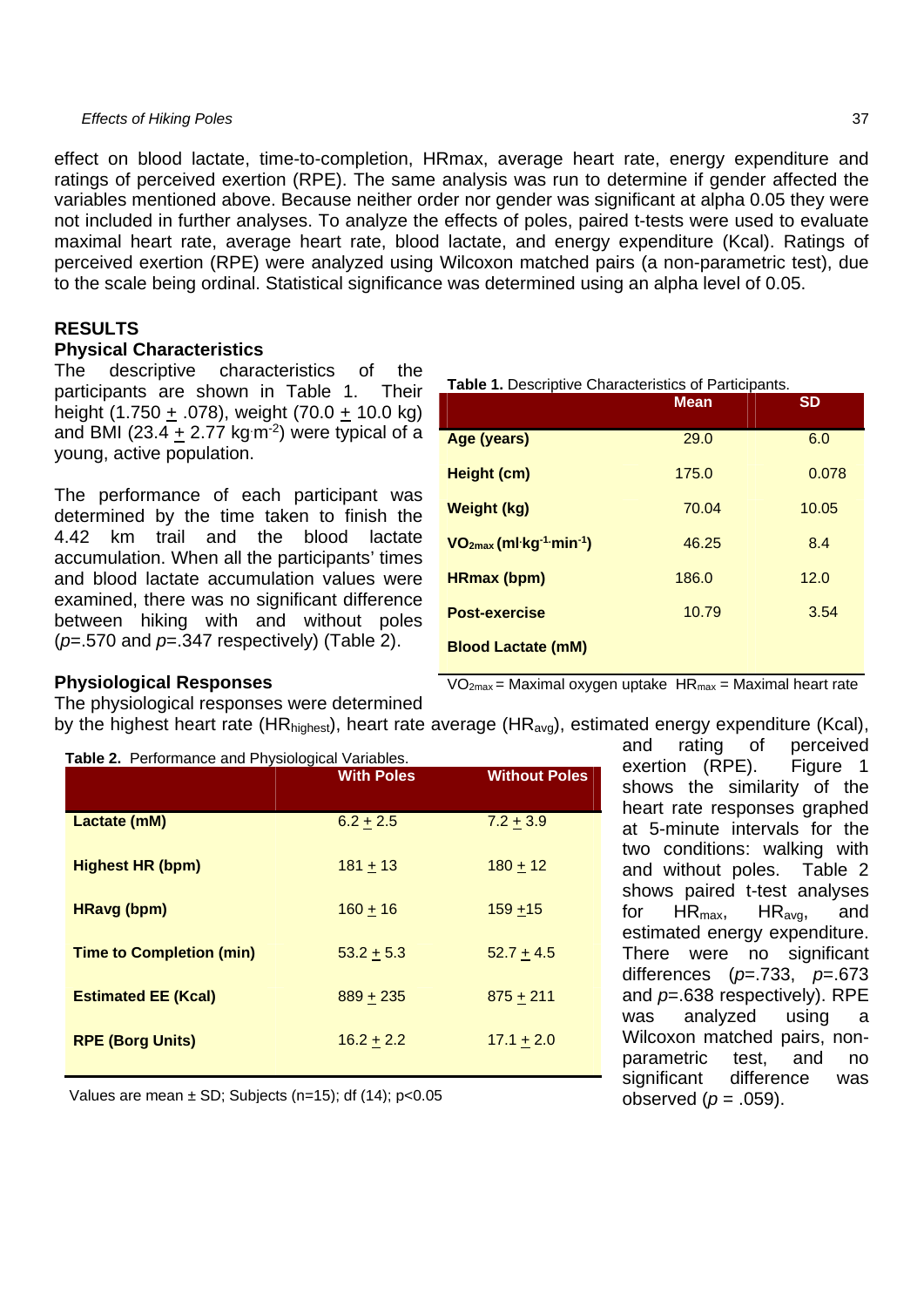#### **DISCUSSION**

The main finding of this study was that the use of hiking poles had no effect on performance time, blood lactate accumulation,  $HR_{max}$ ,  $HR_{av}$ , estimated energy expenditure (kcal) or RPE, during a maximal effort mountain ascent.

The results of this study, in terms of heart rate and energy expenditure, are at variance with the findings of other researchers [11-13], who found an increase in oxygen uptake ( $VO<sub>2</sub>$ ), heart rate (HR), and energy expenditure when walking with poles at a constant speed. Porcari et al. (12) and Rodgers



et al. (13) required their subjects to walk with and without poles on a motor driven treadmill, and found that  $VO<sub>2</sub>$ increased by 23% and 12%, respectively; HR increased by 18 and 11 bpm, respectively. Church et al. (11) found an increase of approximately 20% in oxygen uptake when walking with poles. Their subjects were required to walk on a level 200 m track.

The findings of this study support work by Jacobson et al. (9,10), who found no significant increase in HR,  $VO<sub>2</sub>$ , VE and energy expenditure

**Figure 1. Heart rate Responses vs. time during hiking with and without hiking poles. Values are mean ± SD.** 

when walking with and without poles. Jacobson et al (9,10) found no significant differences in both treadmill and field tests. Both of these studies required subjects to walk with hiking poles and a 15-kg backpack. The difference between the present study and Jacobson's study, versus that of other researchers (11-13), could have been due to the poling technique. When using hiking poles the arm action is not exaggerated. The exaggerated straight-arm swing used in earlier studies (11-13) probably generated the greater increases in physiological responses. However, the objective of the hiking pole technique is to use the poles for balance and reducing lower extremity loading. Thus, the additional upper body involvement used to propel the poles could have offset the reduced work of the lower extremities. This would support the findings of research on combined leg and arm work, which showed that central physiological responses did not change when arm actions were added to leg work (22-24).

#### **Relative Perceived Exertion**

Although the present study supported work of Jacobson et al  $(9,10)$  in terms of HR, VO<sub>2</sub>, VE, and energy expenditure, it did not support their findings on RPE. Jacobson et al. (9,10) found that RPE decreased when uphill walking with the poles. They suggested that the decreased RPE could have been due to the added stability provided by the poles. The reason that hiking poles did not reduce RPE in the present study could have been due to the intensity at which the participants worked during each condition. In both the pole and no pole conditions the participants were hiking at an all-out effort, and they worked at approximately 88-89% of their maximum heart rate. Interestingly, even though the results of RPE were not significantly different, during a follow up question to all participants, asking if they found the hike to be easier with the poles or without, 14 out of the 15 participants reported that it was easier with the poles. They stated that the poles reduced the lower back and leg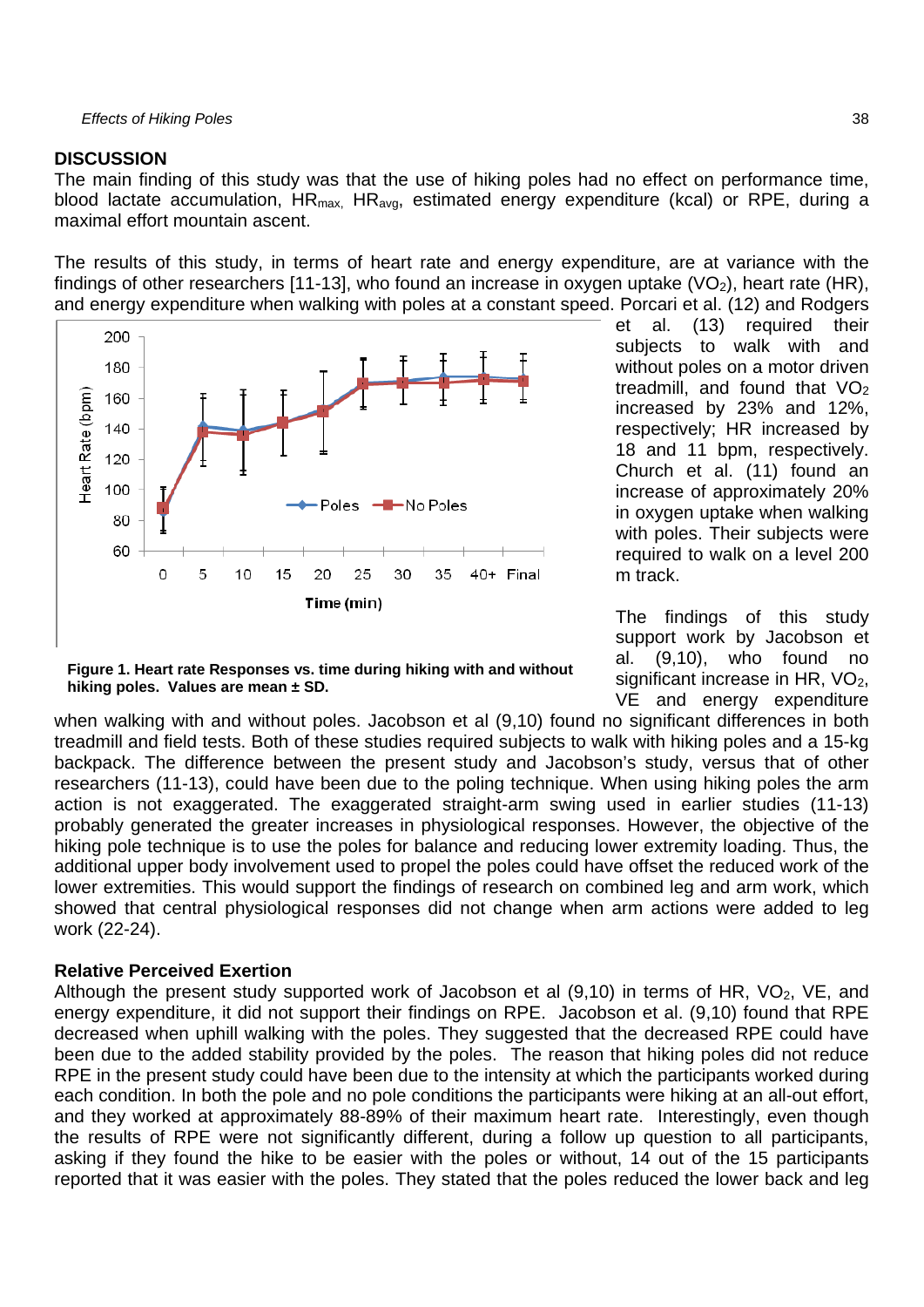pain the day after the hike. This suggests that during hiking, the poles do help to reduce lower extremity loading (supporting earlier biomechanical research (7,8,25,26) even if central physiological responses remain the same.

To our knowledge this study was the first to examine the performance effects of hiking poles during a maximal effort. Performance was determined by time-to-completion for a mountain ascent. This study showed no significant effect on performance when walking with and without poles. The subjects were not trained with the arms, so they may have been unable to make a significant contribution to the total work with their arms. The similarities in blood lactate accumulation during the two conditions support earlier work on arm, leg, and combined arm-plus-leg exercise, which found that all combinations of exercise give similar blood lactate readings (22).

## **Further Research**

Further research on hiking poles is needed to explore the effects on performance and physiological responses. One suggestion would be to study the physiological response while carrying a loaded backpack. Jacobson et al. (10) in an earlier study examined this question; however, the trail distance (50 m x 4 reps) was very short, and no benefits of using hiking poles were found. Different results may be found with a longer trail, which would impose a greater challenge. Since most of the participants who undertook the study were familiar with hiking and were young, active individuals, it would be interesting to study an older population where leg strength and balance could be limiting factors. Finally, it would be interesting to examine the effects of long-term training with poles on the possible performance benefits of using poles.

## **CONCLUSION**

In conclusion, the use of hiking poles did not significantly improve performance during a maximal effort, uphill hike. However, the subjects reported that the poles reduced lower back and lower extremity pain the day following the hike, even though no significant effect was found in the rating of perceived exertion between the two conditions (poles vs. no poles, respectively).

**Address for correspondence:** Bassett DR, PhD. The University of Tennessee, Department of Exercise, Sport, and Leisure Studies, 1914 Andy Holt Ave, Knoxville, TN, 37996, TEL 865-974- 8766**,** FAX 865-974-8981, Email: dbassett@utk.edu.

# **REFERENCES**

- 1. Siegal PZ. The epidemiology of walking for exercise: implications for promoting activity among sedentary groups. *Am J Pub Health* 1995;85:706-10.
- 2. Simpson ME, Scrdula MS, Galuska DA, Gillespie C, Donchoo R, Maccra C, et al. Walking trends among U.S adults. *Am J Prev Med* 2003;25(2):95-100.
- 3. Hoeberigs JH. Factors related to the incidence of running injuries: a review. *Sports Med*  1992;13(6):408-22.
- 4. Hofstetter CR, Hovell MF, Macera C. Illness, injury, and correlates of aerobic exercise and walking. *R Q Exerc Sport* 1991;62:1-9.
- 5. Pollock ML. **Prescribing exercise for fitness and adherence.** In Exercise Adherence: Its impact on Public Health. Champaign, IL: Human Kinetics Books; 1988.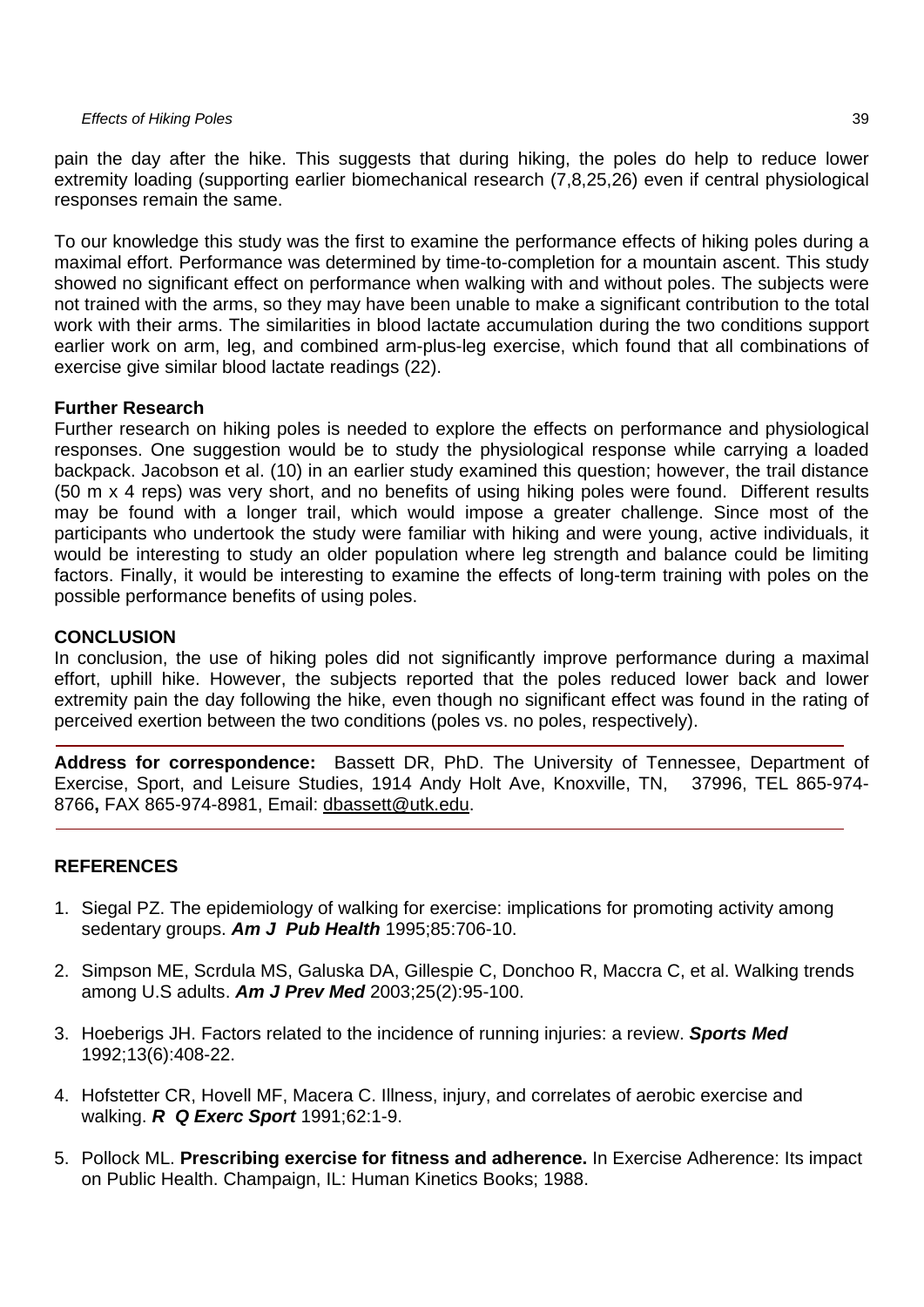- 6. Jacobson. B.H, B C, F.A K. Comparison of hiking stick use on lateral stability while balancing with and without a load. *Percept Mot Skills* 1997;85:347-50.
- 7. Brunelle. E.A, M.K. M. The effects of walking poles on ground reaction forces. *R Q Exerc Sport* 1998(Supplement):A-30-A1.
- 8. Schwameder. H, Roithner. R, Muller. E, Niessen W, Raschner C. Knee joint forces during downhill walking with hiking poles. *J Sports Sciences* 1999;17:969-78.
- 9. Jacobson BH, Wright T, Dugan B. Load carriage energy expenditure with and without hiking poles during inclined walking. *Int J Sports Med* 1999;21:356-9.
- 10. Jacobson BH, Wright T. A field test comparison of hiking stick use on heart rate and rating of perceived exertion. *Percept Mot Skills* 1998;87:435-8.
- 11. Church. T.S, Earnest. C.P, G.M. M. Field testing of physiological responses associated with Nordic walking. *R Q Exerc Sport* 2002;73(3):296-300.
- 12. Porcari J, Hendrickson T, Walter P.R, Terry L, Walsko. G. The physiological responses to walking with and without power poles on treadmill exercise. *R Q Exerc Sport* 1997;68(2):161-6.
- 13. Rodgers. C.D, Vanheest. J.L, C.L. S. Energy expenditure during submaximal walking with exerstriders. *Med Sci Sports Exerc* 1995;27(4):607-11.
- 14. Knight. C.A, G.E. C. Muscular and metabolic costs of uphill backpacking: are hiking poles beneficial. *Am J Sports Med* 2000:2093-101.
- 15. Howley E, Franks B. **Health Fitness Instructors Handbook.** Fourth Edition ed. Champaign, IL: Human Kinetics; 2003.
- 16. Tennessee Heart Association. **Physicians handbook for evaluation of cardiovascular and physical fitness**. Second edition ed. Nashville, TN; 1972.
- 17. UIAA. **Official standards of the UIAA medical commission hiking sticks in mountaineering.** 1994;3.
- 18. Pietilae S. Nordic walking marches into training regime. *Australian cross-country news* 2004;Sect. 19.
- 19. Borg G. Perceived exertion: a note on history and methods. *Med Sci Sports Exerc* 1973;5:90-3.
- 20. Borg G, Hassmen P, Langerstrom M. Perceived exertion related to heart rate and blood lactate during arm and leg exercise. *Eur J Appl Physiol* 1987;65:679-85.
- 21. Carton R, Rhodes E. A critical review of literature on ratings scales for perceived exertion. *Sports Med* 1985;2:198-222.
- 22. Astrand PO, Saltin B. Maximal oxygen uptake and heart rate in various types of muscular activity. *J Appl Physiol* 1961 June 23;16:977-81.